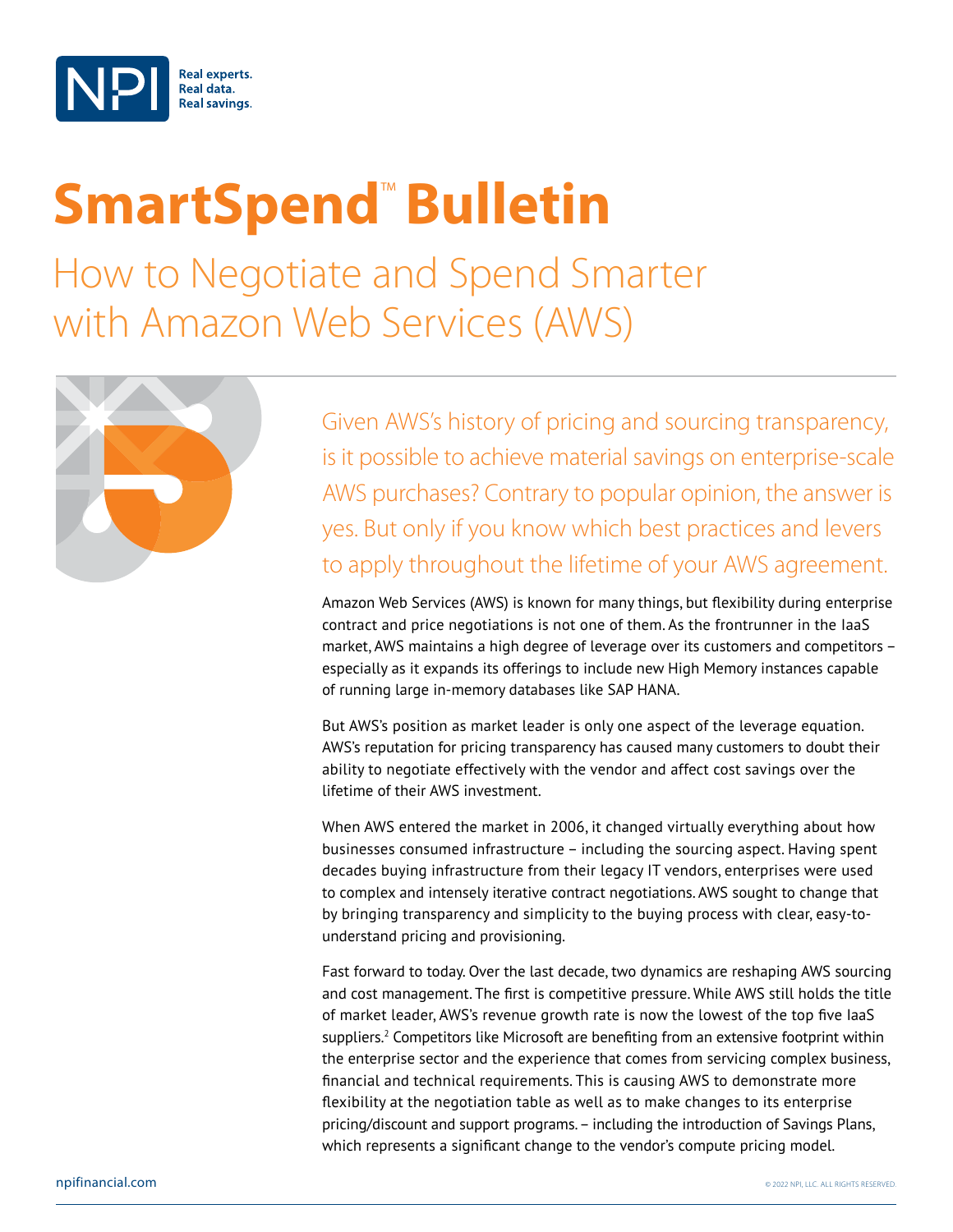The second dynamic in play is enterprises' complacency when it comes to cost management over the lifetime of their AWS agreement. Many believe AWS isn't willing to offer meaningful concessions on pricing and terms. Others fail to read the fine print on discounts, SLAs and billing. The result is more companies are paying too much for AWS's offerings and encountering cost surprises post-purchase.

The good news is most enterprise customers can achieve meaningful reductions in their AWS spend – but only if they apply certain AWS sourcing and cost management best practices.

## **8 WAYS TO REDUCE COSTS OVER THE LIFETIME OF YOUR AWS AGREEMENT**

- **1.** Know what your workload will look like before you put it in the cloud so you can choose the best pricing option. What are your CPU requirements? Storage requirements? Reserved Instance, On Demand or Spot Instance Pricing? Savings Plans? How do you know which options are best for your environment? The answer: model it out. If you haven't modeled the configuration and the workload, you can't choose the best pricing option, anticipate cost fluctuations and confirm feasibility.
- **2.** Know where AWS is exhibiting flexibility in pricing and contract negotiations. It's true that AWS is mostly transparent about its pricing and discounts. However, AWS is beginning to show some flexibility in discounts as well as the willingness to offer these discounts without a prepaid commitment. So, how do you know what's the "best deal" for your specific purchase characteristics? This is where outside sourcing intel is critical. By consulting with third parties that have visibility into AWS street-level pricing and contractual terms across the broad market, you can acquire much-needed leverage at the negotiation table.
- **3.** Consider AWS's Private Pricing Term Sheet, but know its limitations. AWS now offers enterprise discounts to its large-spend clients via a Private Pricing Term Sheet. Formerly known as its Enterprise Discount Program (or EDP), AWS's Private Pricing Term Sheet is essentially a prepay program with discount rebates. This program is highly customized with committed annual spend being the key variable. Other variables include commitment term, growth potential and strategic relevance (for example, certain highly-visible brand names may get special incremental discounts for participating in AWS's publicity programs or analyst calls). A large spend commitment over a long period of time will result in the largest discounts – and these discounts should be heavily and expertly negotiated as they represent the biggest opportunity for savings during the AWS sourcing transaction. However, it's important for customers to understand any limitations surrounding application of discounts as AWS's pricing continues to evolve.
- **4.** Consolidate accounts to better track spend, utilization and most importantly to receive higher volume discounts. Customers can use the consolidated billing feature to consolidate payment for multiple AWS accounts. Aside from receiving a single bill, customers can also easily track each account's charges and utilization. More importantly, consolidating accounts allows the customer to combine usage from all accounts within its organization, which in turn can qualify the customer for higher volume pricing discounts.
- **5.** Use tags and use them consistently. Consistent use of tags allow for an even more granular ability to monitor spend and track by more relevant and meaningful areas such as by application and/or functional area. Transparency in spend will allow business owners to quickly modify behaviors that drive up AWS costs.

**Cost management complacency and shifting market dynamics have made it easier to overspend**

over the lifetime of an AWS agreement. Interestingly, it's also made it easier to save – but only for those companies that know which levers to work.